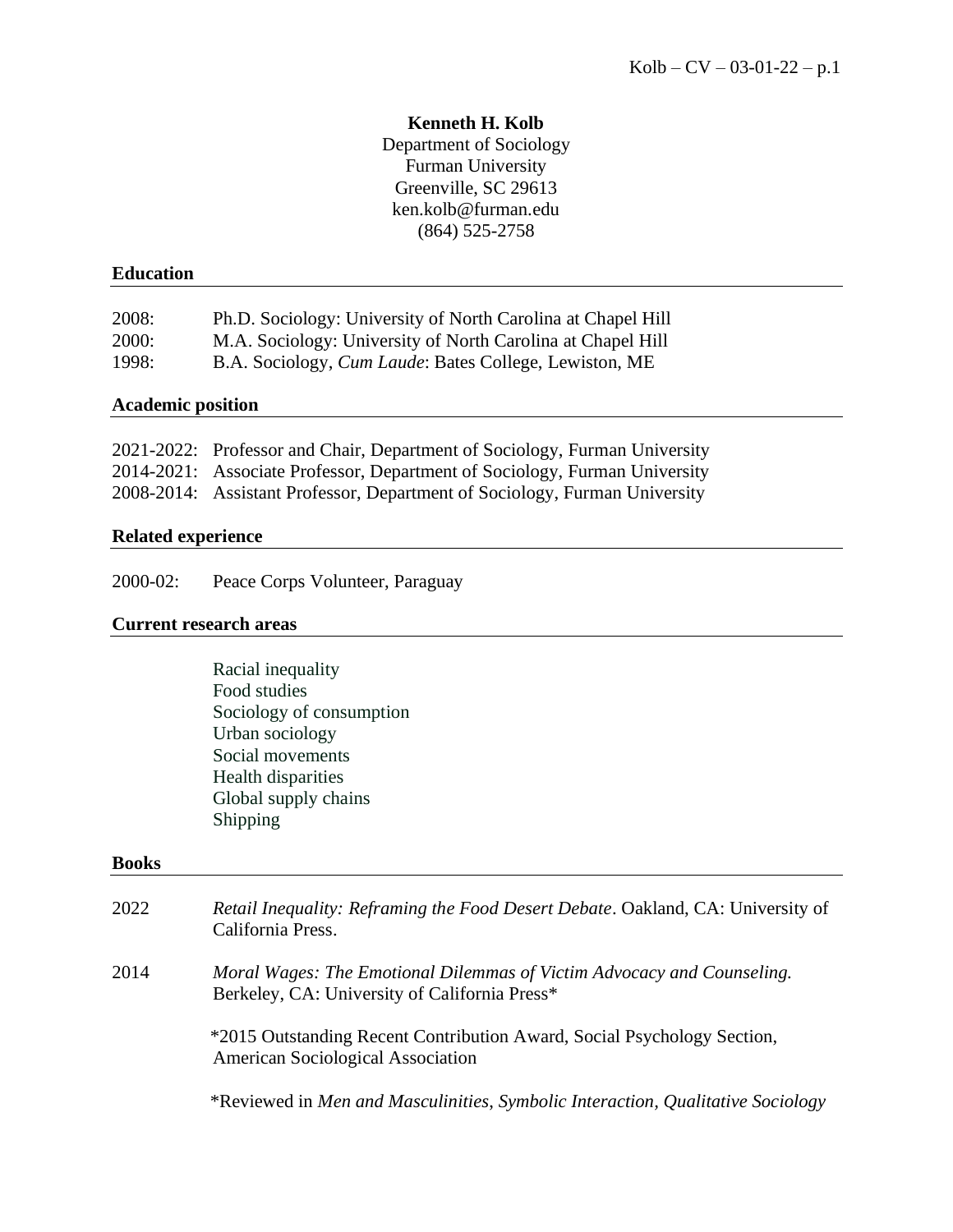### **Refereed journal articles**

\*undergraduate student co-author

| 2015: | Kolb, Kenneth H., Kyle C. Longest, Alexa J. Singer*. Choosing Not to Cheat: A<br>Framework to Assess Students' Rationales for Abiding by Academic Integrity<br>Policies. International Journal for the Scholarship of Teaching and Learning, 9(1):<br>Article 9. http://digitalcommons.georgiasouthern.edu/ij-sotl/vol9/iss1/9 |
|-------|--------------------------------------------------------------------------------------------------------------------------------------------------------------------------------------------------------------------------------------------------------------------------------------------------------------------------------|
| 2014: | Kolb, Kenneth H. "Emotional Subcultures." Sociology Compass, 8(11): 1229-1441.                                                                                                                                                                                                                                                 |
| 2014: | Kolb, Kenneth H., Kyle C. Longest, and Jenna C. Barnett*. "Intellectual Curiosity<br>in Action: A Framework to Assess First-Year Seminars in Liberal Arts Settings."<br>The Journal on Excellence in College Teaching, 25(2): 131-156.                                                                                         |
| 2013: | Kolb, Kenneth H., Kyle C. Longest; Mollie Jensen*. "Assessing the Writing<br>Process: Do Writing-Intensive First-Year Seminars Change How Students Write?"<br>Teaching Sociology, 41(1):20-31                                                                                                                                  |
| 2011: | Kolb, Kenneth H. "Victim-advocates' Perceptions of Legal-work." Violence<br>Against Women, 17(12):1559-1575.                                                                                                                                                                                                                   |
| 2011: | Kleinman, Sherryl; and Kenneth H. Kolb. "Traps on the Path of Analysis."<br>Symbolic Interaction, 34(4):425-446                                                                                                                                                                                                                |
| 2011: | Kolb, Kenneth H. "Claiming Competence: Biographical Work among Victim-<br>advocates and Counselors." Symbolic Interaction, 34(1):86-107                                                                                                                                                                                        |
| 2011: | Kolb, Kenneth H. "Sympathy Work: Identity and Emotion Management among<br>Victim-advocates and Counselors." Qualitative Sociology, 34(1):101-119                                                                                                                                                                               |
| 2007: | Kolb, Kenneth H. "Supporting our Black men": Reproducing Male Privilege in a<br>Black Student Political Organization." Sociological Spectrum, 27(3):257-274                                                                                                                                                                    |

#### *Other publications*

- 2022: Kolb, Kenneth H. Review of *The Problem with Feeding Cities: The Social Transformation of Infrastructure, Abundance, and Inequality in America*, by Andrew Deener. American Journal of Sociology, *forthcoming*
- 2020: Kolb, Kenneth H. "Feeding the Cultural Omnivores" Review of *Masters of Craft: Old Jobs in the New Urban Economy*, by Richard E. Ocejo. *Contexts* 19(1):62-63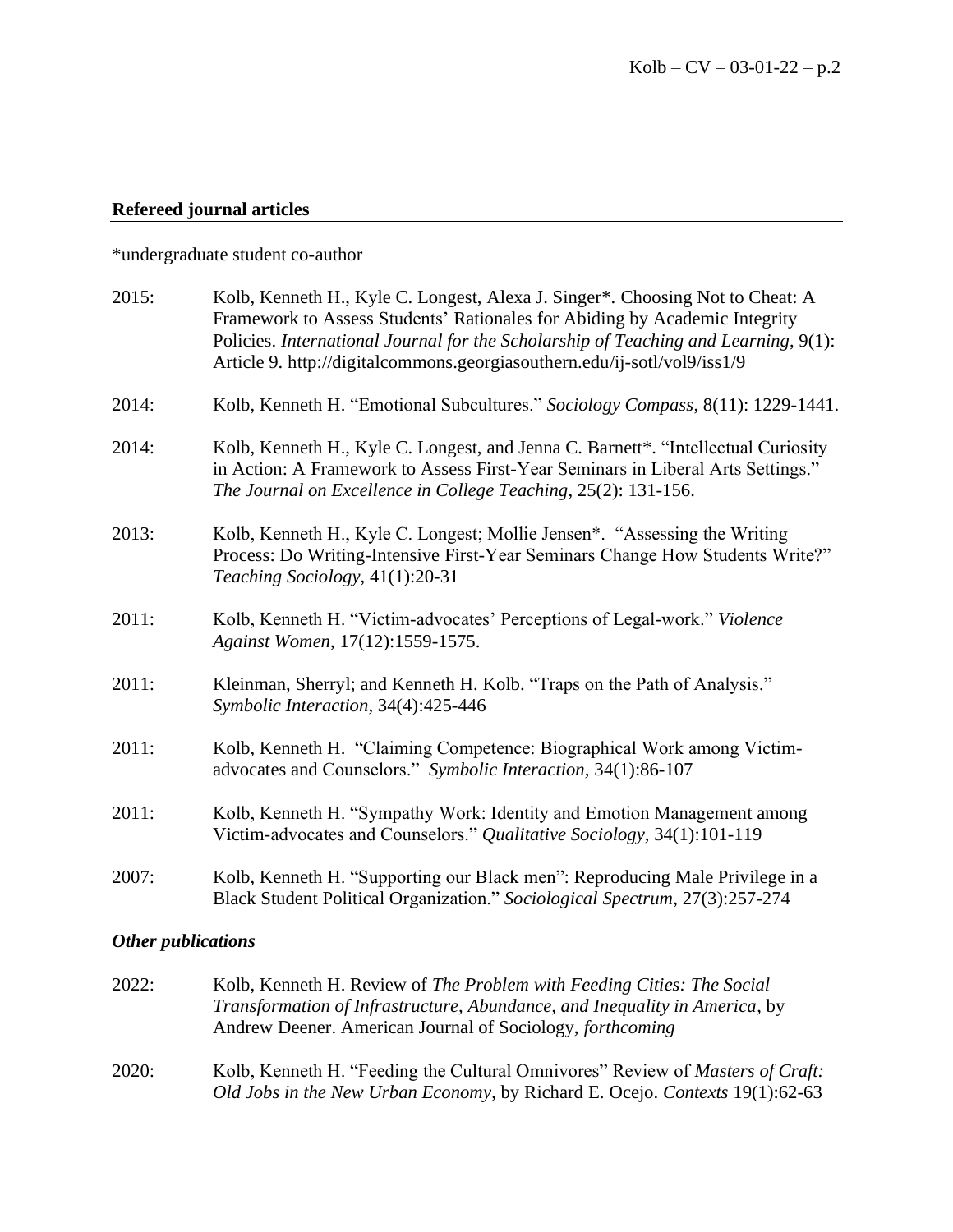- 2017: Kolb, Kenneth H. "Eviction and the Reproduction of Inequality" Review of *Evicted: Poverty and Profit in the American City*, by Mathew Desmond. Symbolic Interaction 40(1):122-124
- 2013:McQueeney, Krista, Matthew B. Ezzell, Kenneth H. Kolb and Sherryl Kleinman. Sociology and Gender Studies: Reproducing Inequality through "Difference", in Fatos Tarifa (ed.), *Shkencat e shoqërisë: Sociologjia si disiplina integruese për studimin e jetës së shoqërisë* [*The Sciences of Society: Sociology as the Integrative Discipline for the Study of Social Life*]. Tirana, Albania: Onufri
- 2012: Kolb, Kenneth H.; Amy H. Picklesimer; Sarah Covington-Kolb; Lauren Hines\*. "CenteringPregnancy Electives: A Case Study in the Shift Toward Student-Centered Learning in Medical Education." *The Journal of the South Carolina Medical Association*, 108:103-105
- 2009: Kolb, Kenneth H. "Status Shield." *Blackwell Encyclopedia of Sociology Online*. Ritzer, George (ed). Blackwell Publishing.

# **Courses taught**

Introduction to Sociology Sociological Theory Qualitative Research Seminar Sociology of Gender & Sexuality Introduction to Women's, Gender, and Sexuality Studies Race and Ethnic Relations in the US Self and Society Composition and Rhetoric Academic Autobiography (First Year Seminar) Sociology of Food Systems (Maymester Seminar) Gentrification and Affordable Housing (Maymester Seminar)

# **Honors/Awards/Fellowships**

| 2021: | <b>OLLI</b> Faculty Enrichment Grant (\$2,000)<br>(Furman University Osher Lifelong Learning Institute) |
|-------|---------------------------------------------------------------------------------------------------------|
| 2021: | Research Enhancement Grant (\$1,120)<br>(Furman University Research and Professional Growth Committee)  |
| 2020: | Research Enhancement Grant (\$1500)<br>(Furman University Research and Professional Growth Committee)   |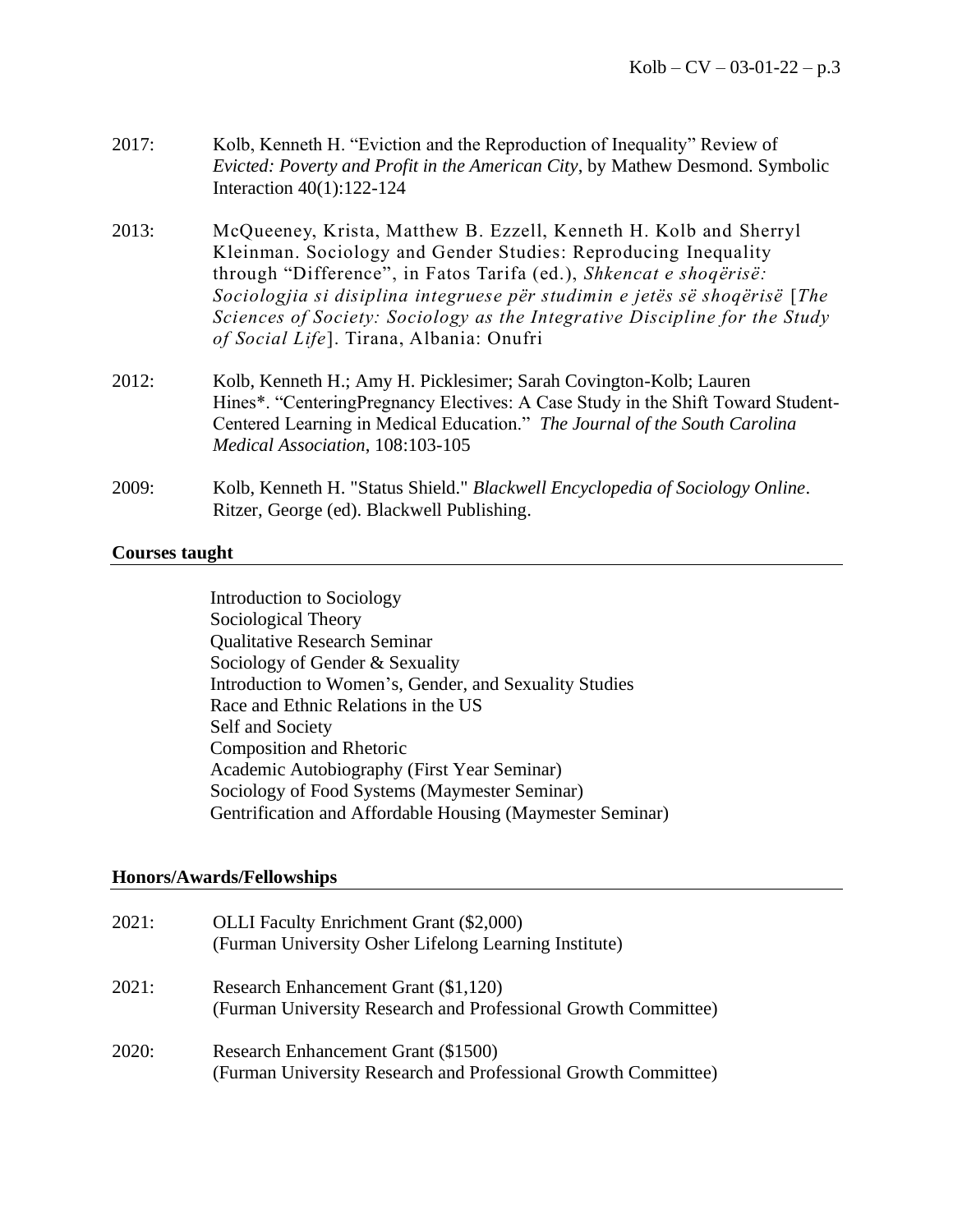| 2017:         | Fellow: Community Engagement Initiative (\$2000)<br>(Furman University)                                                                                                    |
|---------------|----------------------------------------------------------------------------------------------------------------------------------------------------------------------------|
| 2016:         | Focused Needs Assessment Consultant Grant (\$1,500)<br>United Way of Greenville County, South Carolina                                                                     |
| 2016:         | Duke Endowment Food Systems and Farming Initiative Research Grant (\$4000)<br>(David E. Shi Center for Sustainability)                                                     |
| 2015:         | Research Enhancement Grant (\$700)<br>(Furman University Research and Professional Growth Committee)                                                                       |
| 2015:         | <b>Outstanding Recent Contribution Award</b><br>(Social Psychology Section, American Sociological Association)                                                             |
| 2015:         | Research Enhancement Grant (\$1,000)<br>(Furman University Research and Professional Growth Committee)                                                                     |
| 2014:         | The Duke Endowment Food Systems and Farming Initiatives Grant (\$5,000)<br>(David E. Shi Center for Sustainability)                                                        |
| 2014:         | Faculty Sustainability Research Fellowship (\$5,000)<br>(David E. Shi Center for Sustainability)                                                                           |
| 2011:         | Research Enhancement Grant (\$670)<br>(Furman University Research and Professional Growth Committee)                                                                       |
| 2013:         | Research Enhancement Grant (\$1,750)<br>(Furman University Research and Professional Growth Committee)                                                                     |
| 2012:         | Travel award to attend American Sociological Association's Section on Teaching's<br>Pre-conference (\$1000).<br>(Alpha Kappa Delta: International Sociology Honor Society) |
| $2011 - 12$ : | Elon University / AAC&U Research Seminar on Writing and the Question of<br>Transfer participant                                                                            |
| 2011:         | Research Enhancement Grant (\$699)<br>(Furman University Research and Professional Growth Committee)                                                                       |
| 2010:         | Faculty Renewal Grant: Interdisciplinary Reading Group -- Co-PI (\$7,940)<br>(Andrew W. Mellon Foundation via the Associated Colleges of the South)                        |
| 2009-15:      | Undergraduate Summer Research Mentorship (\$750)<br>(Furman University Office of Undergraduate Research and Internships)                                                   |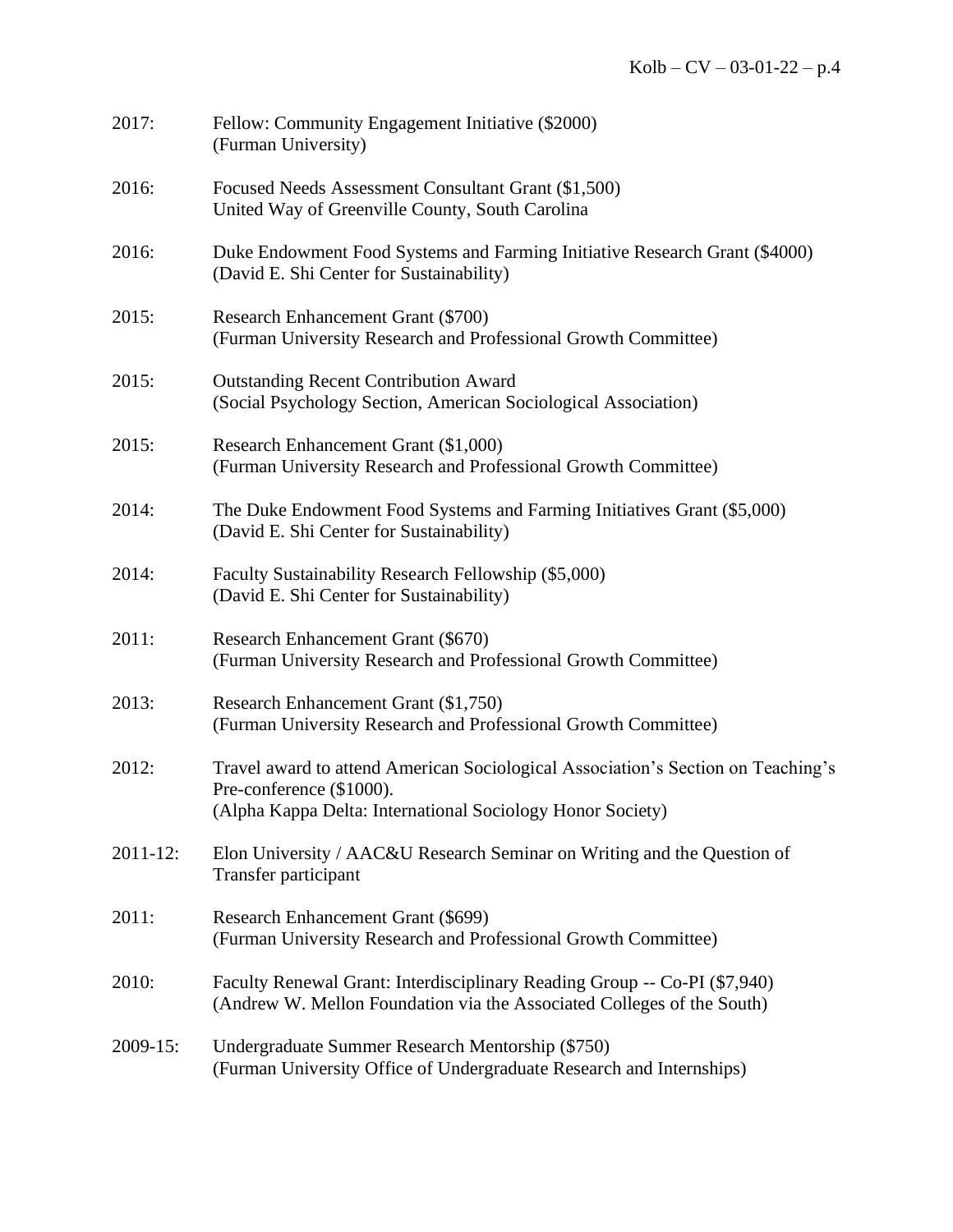| 2008:                | UNC Impact Award (\$1,000)<br>(UNC Graduate Education Advancement Board)                                                                                                           |
|----------------------|------------------------------------------------------------------------------------------------------------------------------------------------------------------------------------|
| 2008:                | <b>Stanley L. Saxton Applied Research Paper Award</b><br>(Carl Couch Stone Center for Social and Internet Research)                                                                |
| 2007:                | Herbert Blumer Graduate Student Paper Award<br>(Society for the Study of Symbolic Interaction)                                                                                     |
| 2006:                | Everett K. Wilson Graduate Instructor Teaching Award (\$250)<br>(UNC Department of Sociology)                                                                                      |
| <b>Presentations</b> |                                                                                                                                                                                    |
| 2022:                | "The Political Short-Sightedness of the Healthy Food Framing of Food Deserts,"<br>Annual meeting of the Association for the Study of Food and Society, Athens, GA.<br>forthcoming  |
| 2022:                | "The Everyday Realities of Navigating Food Insecurity" Prisma Health Upstate<br><b>OB-GYN</b> Department. forthcoming                                                              |
| 2022:                | "How Are Roads Connected to Gentrification? Case study: West Greenville and<br>Southernside." Furman Osher Lifelong Learning Institute. forthcoming                                |
| 2022:                | "Reframing the Food Desert Narrative," invited keynote lecture, Clemson Food<br>Collective, Clemson University. forthcoming                                                        |
| 2022:                | "Retail Inequality: Reframing the Food Desert Debate," invited lecture, University<br>of North Carolina at Wilmington. forthcoming                                                 |
| 2022:                | Author Meets Critics, Retail Inequality, Annual Meeting of the Southern<br>Sociological Society, Birmingham, AL. forthcoming                                                       |
| 2020:                | "Food Deserts, Retail Inequality, and the 'Healthy Food' Frame." Annual Meeting<br>of the American Sociological Society, San Francisco, CA. Cancelled – COVID-19                   |
| 2020:                | "Designing Food Desert Solutions with Residents' 'Everyday Realities' in Mind."<br>Annual Meeting of the Southern Sociological Society, Jacksonville, FL. Cancelled<br>$-COVID-19$ |
| 2019:                | "Why Food Desert Interventions Fail: Accounting for Americans' Taste for<br>Convenience." Annual Meeting of the American Sociological Society, New York,<br>NY.                    |
| 2018:                | "Food Desert Myths: When Scholarly Consensus and Conventional Wisdom Part<br>Ways." Annual Meeting of the American Sociological Society, Philadelphia, PA.                         |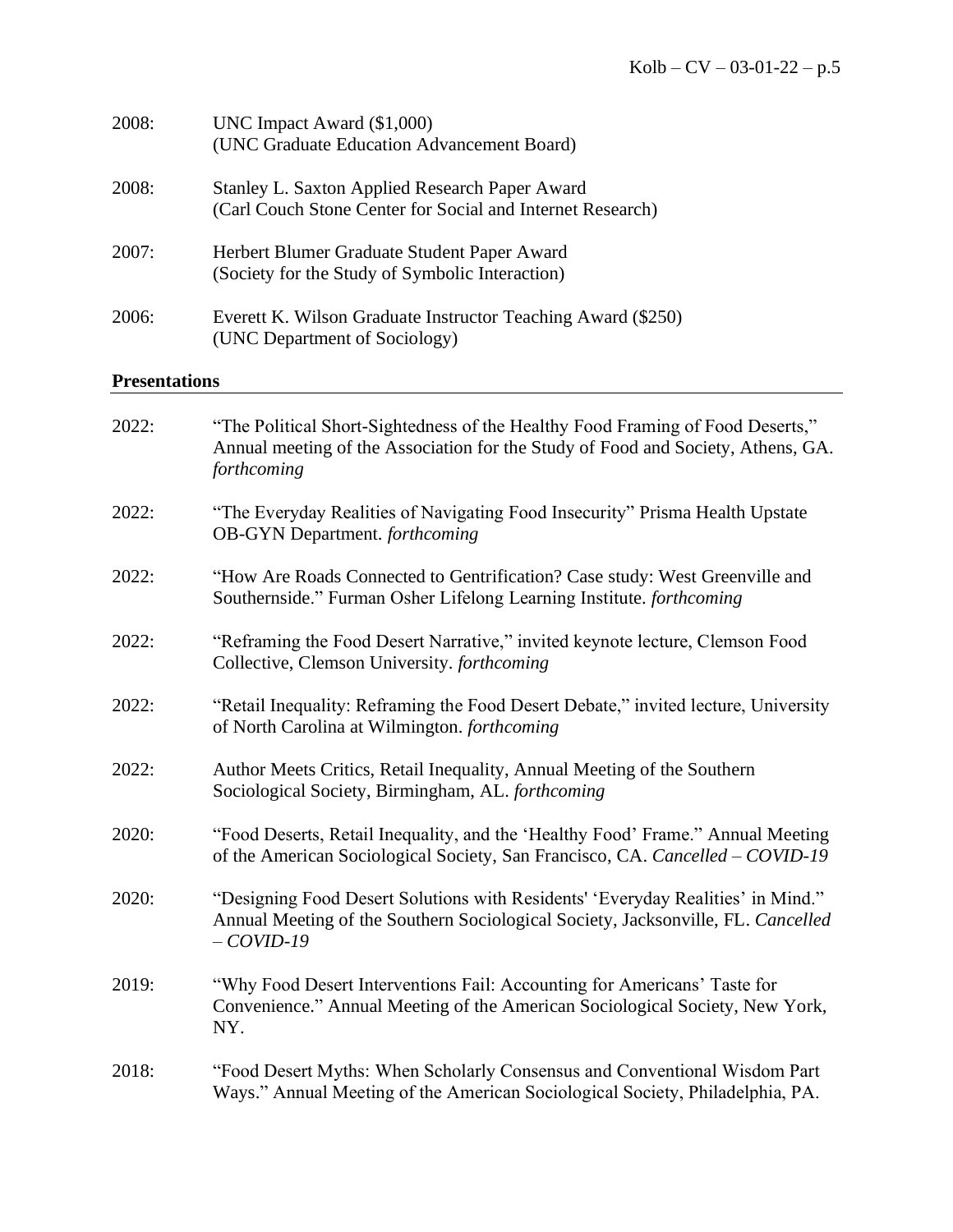| 2018: | "Food Deserts and Retail Interventions" Annual Meeting of the Southern<br>Sociological Society, New Orleans, LA. (co-authored with Laurin Bixby*)                                   |
|-------|-------------------------------------------------------------------------------------------------------------------------------------------------------------------------------------|
| 2017: | "Food Desert Fixes: Do They Work?" Annual Meeting of the American<br>Sociological Association, Montreal.                                                                            |
| 2017: | "Mapping and Measuring Food Desert Retail Interventions." Annual Meeting of<br>the Southern Sociological Society, Greenville, SC. (co-authored with Maddie<br>Allums <sup>*</sup> ) |
| 2016: | "The Emotional Costs and Rewards of Helping Others." Invited lecture, University<br>of Konstanz, Germany.                                                                           |
| 2016: | "Navigating IRBs after Alice Goffman's On the Run." Annual Meeting of the<br>Southern Sociological Society, Atlanta, GA.                                                            |
| 2016: | "Food Desert Interventions." Annual Meeting of the Southern Sociological Society,<br>Atlanta, GA (co-authored with Alex Bailey*).                                                   |
| 2015: | Author Meets Critics, <i>Moral Wages</i> , Annual Meeting of the Society for the Study<br>of Symbolic Interaction, Chicago, IL.                                                     |
| 2015: | "Solving the Food Desert Problem: An Assessment of Interventions." Annual<br>Meeting of the American Sociological Association, Chicago, IL.                                         |
| 2015: | Author Meets Critics, <i>Moral Wages</i> , Annual Meeting of the Southern Sociological<br>Society, New Orleans, LA.                                                                 |
| 2015: | Mobile Farmers' Markets: A Solution to the Food Desert Problem? Annual<br>Meeting of the Southern Sociological Society, New Orleans, LA (co-authored with<br>Shelby Price*)         |
| 2014: | "Earning Moral Wages: Why Is It Sometimes Hard to Feel Good about 'Doing<br>Good." Cothran Center for Vocational Reflection, Furman University, Greenville,<br>SC.                  |
| 2014: | "Emotional Subcultures: A Review of the Field." Annual Meeting of the American<br>Sociological Association, San Francisco.                                                          |
| 2014: | "Teaching about Inequality." Annual Meeting of the Society for the Study of<br>Symbolic Interactionism, San Francisco.                                                              |
| 2013: | "Engineered Isolation: Structural Impediments to Frame Alignment." Annual<br>Meeting of the American Sociological Association, New York.                                            |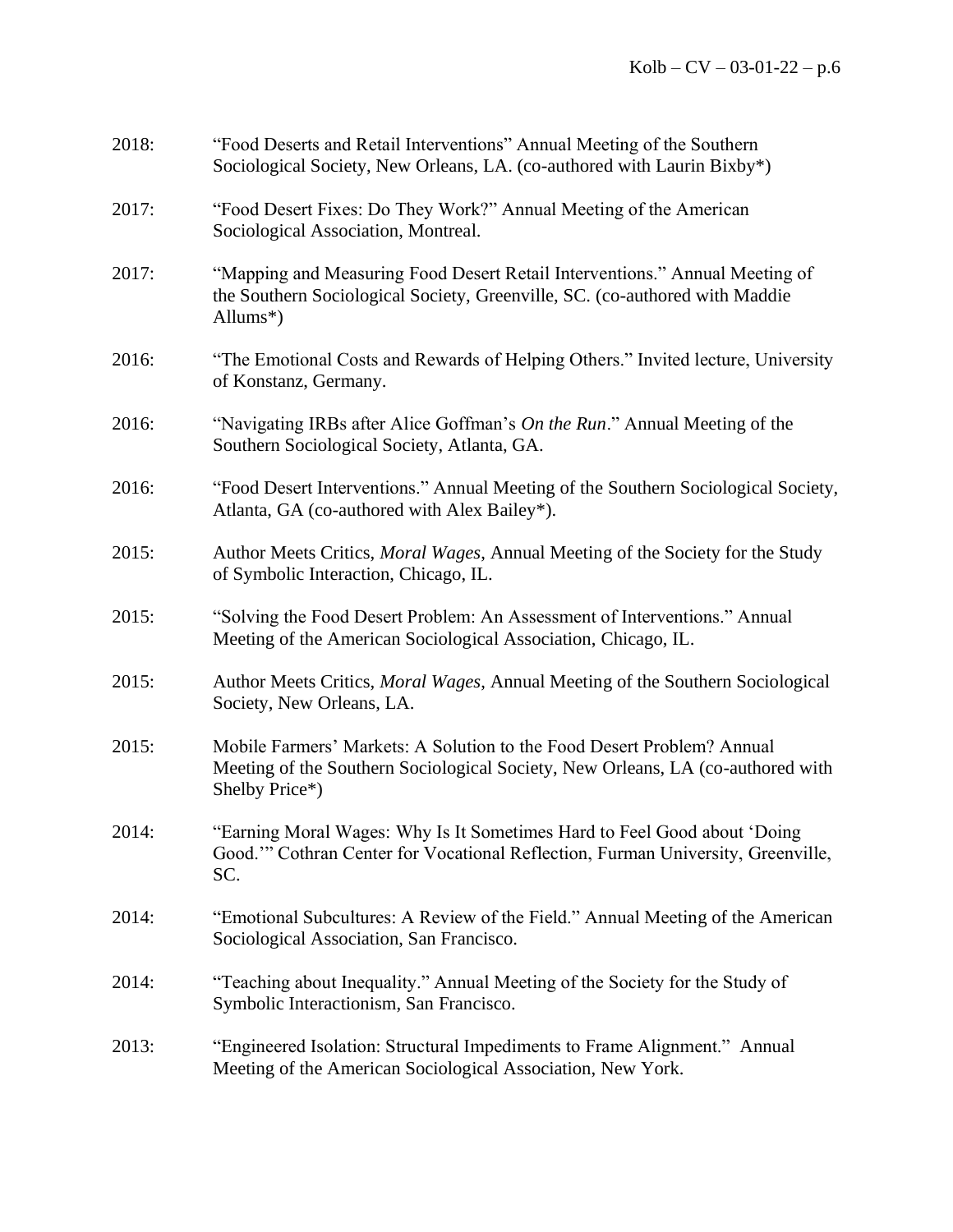| 2012: | "Intellectual Ethos among Liberal Arts Undergraduates: An Assessment<br>Framework." Annual Meeting of the American Sociological Association, Denver,<br>CO (co-authored with Van Hillard).        |
|-------|---------------------------------------------------------------------------------------------------------------------------------------------------------------------------------------------------|
| 2012: | "Using Symbolic Interaction to Assess Learning Outcomes." Annual meeting of<br>the Society for the Study of Symbolic Interaction, Denver, CO                                                      |
| 2012: | "Intellectual Curiosity in Action: An Assessment Framework." Annual Meeting of<br>the Southern Sociological Society, New Orleans, LA (co-authored with Jenna<br>Barnett*).                        |
| 2011: | "Assessing the Writing Process." Annual Meeting of the Southern Sociological<br>Society, Jacksonville, FL (co-authored with Mollie Jensen*)                                                       |
| 2011: | "Managing Mistakes at Work: A Qualitative Analysis." Department of Planning,<br>Design, and the Built Environment, Clemson University, Clemson, SC (invited<br>presentation)                      |
| 2010: | "Professional Risk Taking: Biographical Work among Victim-Advocates and<br>Counselors." Annual Meeting of the American Sociological Association, Atlanta,<br>GA.                                  |
| 2010: | "Emotional Subcultures: Contradictions and Patterns." Annual Meeting of the<br>Society for the Study of Symbolic Interaction, Atlanta, GA.                                                        |
| 2010: | "Interdependent Emotion Management Strategies in an Agency that Assists<br>Victims of Domestic Violence and Sexual Assault." Annual Meeting of the<br>Southern Sociological Society, Atlanta, GA. |
| 2009: | "Turning the Status Shield Inward: Mitigating Experiences of Guilt." Annual<br>Meeting of the American Sociological Association, San Francisco, CA.                                               |
| 2009: | "Riding the Glass Escalator? Interactions with Men in a Domestic Violence and<br>Sexual Assault Agency." Annual Meeting of the Southern Sociological Society,<br>New Orleans, LA.                 |
| 2008: | "Feminist Capital: Benefits for Men Working with Feminist Organizations."<br>Annual Meeting of the Society for the Study of Symbolic Interaction, San<br>Francisco, CA.                           |
| 2008: | "Making Care Work Matter: Care Work in a Domestic Violence and Sexual<br>Assault Agency." Annual Meeting of the American Sociological Association,<br>Boston, MA.                                 |
| 2008: | "Patterned Ambiguities" Annual Meeting of the Society for the Study of Symbolic<br>Interaction, New York, NY (first author with Sherryl Kleinman)                                                 |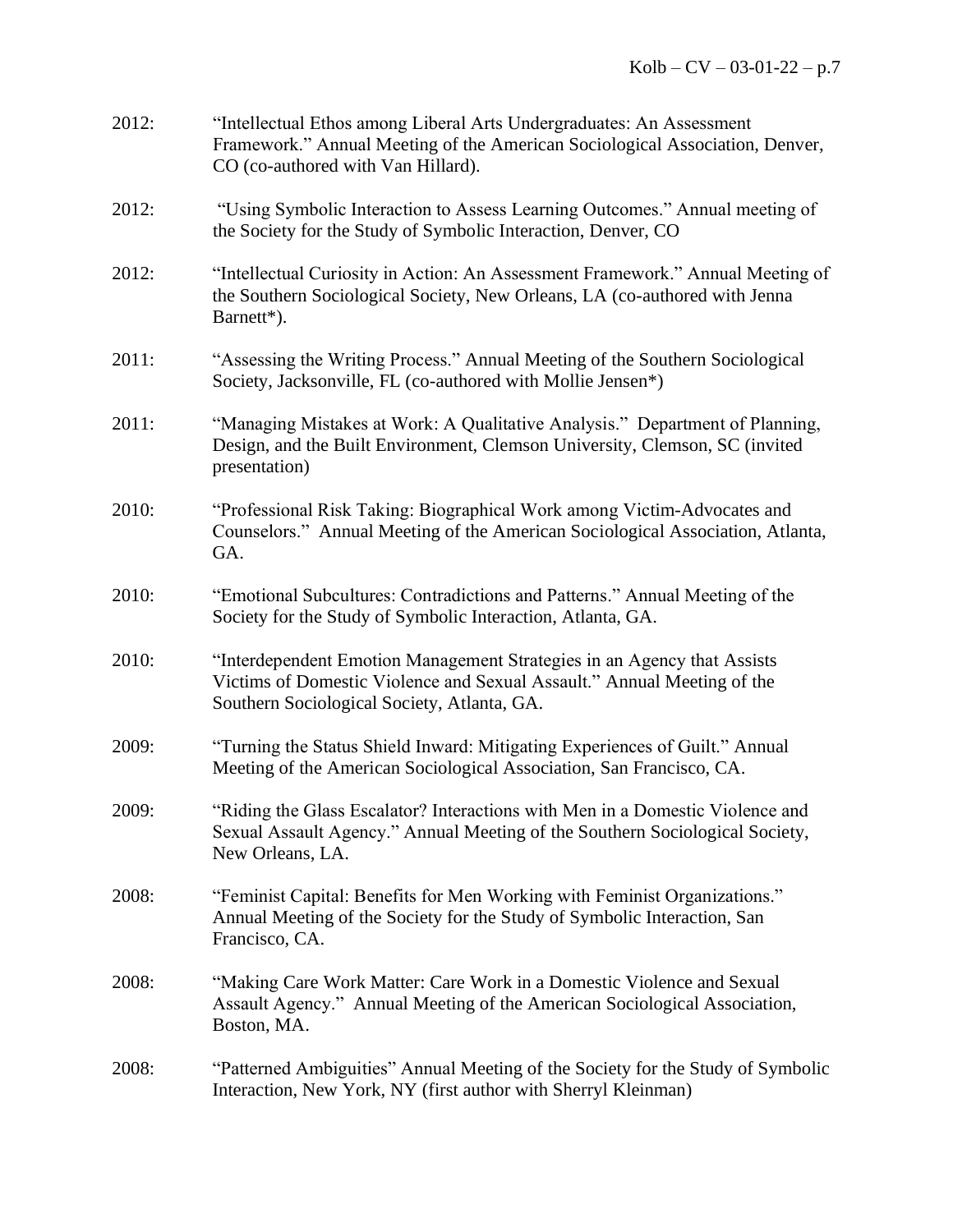| 2008: | "Making Care Work Matter: Negotiating the Value of Emotional Caretaking Work<br>in a Domestic Violence and Sexual Assault Agency." Annual Meeting of the<br>Midwest Sociological Society, St. Louis, MO. |
|-------|----------------------------------------------------------------------------------------------------------------------------------------------------------------------------------------------------------|
| 2007: | "Empowering Advocates: Emotion Management Strategies of Staff at a Domestic<br>Violence and Sexual Assault Agency." Annual Meeting of the American<br>Sociological Association, New York, NY.            |
| 2007: | "Sympathy Work: Identity Management Among Staff at a Domestic Violence and<br>Sexual Assault Agency." Annual Meeting of the Society for the Study of Symbolic<br>Interaction, New York, NY               |
| 2000: | "Supporting our Black men': The Reproduction of Male Privilege in a Black<br>Campus Organization." Annual Meeting of the Southern Sociological Society, New<br>Orleans, LA.                              |

# **Professional Memberships**

American Sociological Association Southern Sociological Society Association for the Study of Food and Society

# **Professional Service**

| 2022:    | Member: Outstanding Graduate Student Paper in Consumers and Consumption<br>Award Committee, Consumers and Consumption Section: American Sociological<br>Association |
|----------|---------------------------------------------------------------------------------------------------------------------------------------------------------------------|
| 2021:    | Program Chair: Consumers and Consumption Section: American Sociological<br>Association                                                                              |
| 2020:    | Organizer: Regular Session on Voluntary and Non-Profit Organizations, American<br>Sociological Association                                                          |
| 2020:    | Organizer: Roundtable Sessions, Consumers and Consumption Section: American<br>Sociological Association                                                             |
| 2020:    | Member: Program Committee, Consumers and Consumption Section: American<br>Sociological Association                                                                  |
| 2017-20: | Chair: Committee on Professions, Southern Sociological Society                                                                                                      |
| 2018:    | Member: Outstanding Contribution in Consumers and Consumption Award<br>Committee, Consumers and Consumption Section: American Sociological<br>Association           |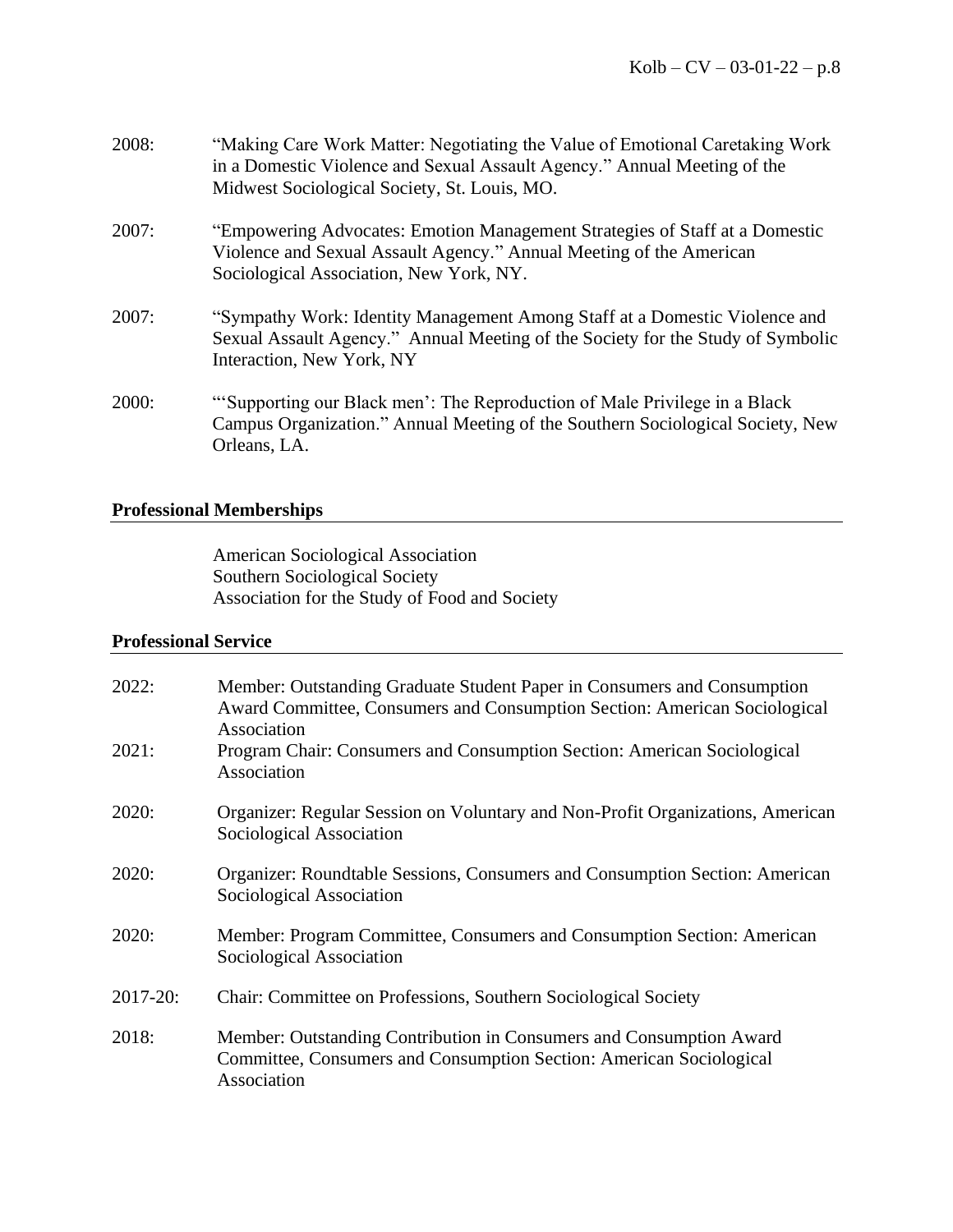| 2017:         | Chair: Local Arrangements Committee, Southern Sociological Society                                                                                                                                                                                          |
|---------------|-------------------------------------------------------------------------------------------------------------------------------------------------------------------------------------------------------------------------------------------------------------|
| 2017:         | Member: Program Committee, Southern Sociological Society                                                                                                                                                                                                    |
| 2017:         | Chair: Nominations Committee, Sociology of Emotions Section: American<br>Sociological Association                                                                                                                                                           |
| 2016:         | External Dissertation Reader: PhD candidate, Melanie Brand: "The Truth of<br>Violence. Domestic Violence against Women and Identity Politics in the Context<br>of Counselling in South Africa." University of Konstanz Cultural Anthropology<br>Colloquium. |
| 2016:         | Member: Outstanding Recent Contribution in Social Psychology Award<br>Committee, Social Psychology Section, American Sociological Association.                                                                                                              |
| 2016:         | Member: Herbert Blumer Graduate Student Paper Award Committee: Society for<br>the Study of Symbolic Interaction.                                                                                                                                            |
| 2016:         | Member: Nominations Committee, Sociology of Emotions Section: American<br>Sociological Association                                                                                                                                                          |
| 2015:         | Member: Outstanding Recent Contribution Committee: Sociology of Emotions<br>Section, American Sociological Association                                                                                                                                      |
| $2011 - 14$ : | Member: Publication Committee, Society for the Study of Symbolic Interaction                                                                                                                                                                                |
| 2013:         | Organizer: "Author Meets Critics Session, Not My Kid: What Parents Believe about<br>the Sex Lives of their Teenagers, by Sinnika Elliot." Annual Meeting of the Society<br>for the Study of Symbolic Interaction, New York.                                 |
| 2012:         | Discussant: "Masculinities" Regular Session, Annual Meeting of the American<br>Sociological Association, Denver, CO                                                                                                                                         |
| 2012:         | Co-organizer and presider: (with Nicolas Simon) "Teaching and Symbolic<br>Interaction" paper session: Annual meeting of the Society for the Study of<br>Symbolic Interaction, Denver, CO                                                                    |
| 2012:         | Presider: "Student Apathy and Curiosity" paper session: Annual meeting of the<br>Southern Sociological Society, New Orleans, LA.                                                                                                                            |
| 2010:         | Organizer and Presider: "Interactionist Studies in Masculinity" paper session:<br>Annual meeting of the Southern Sociological Society, Atlanta, GA.                                                                                                         |
| 2009:         | Presider: "Sex and Gender" paper session: Annual meeting of the Southern<br>Sociological Society, New Orleans, LA.                                                                                                                                          |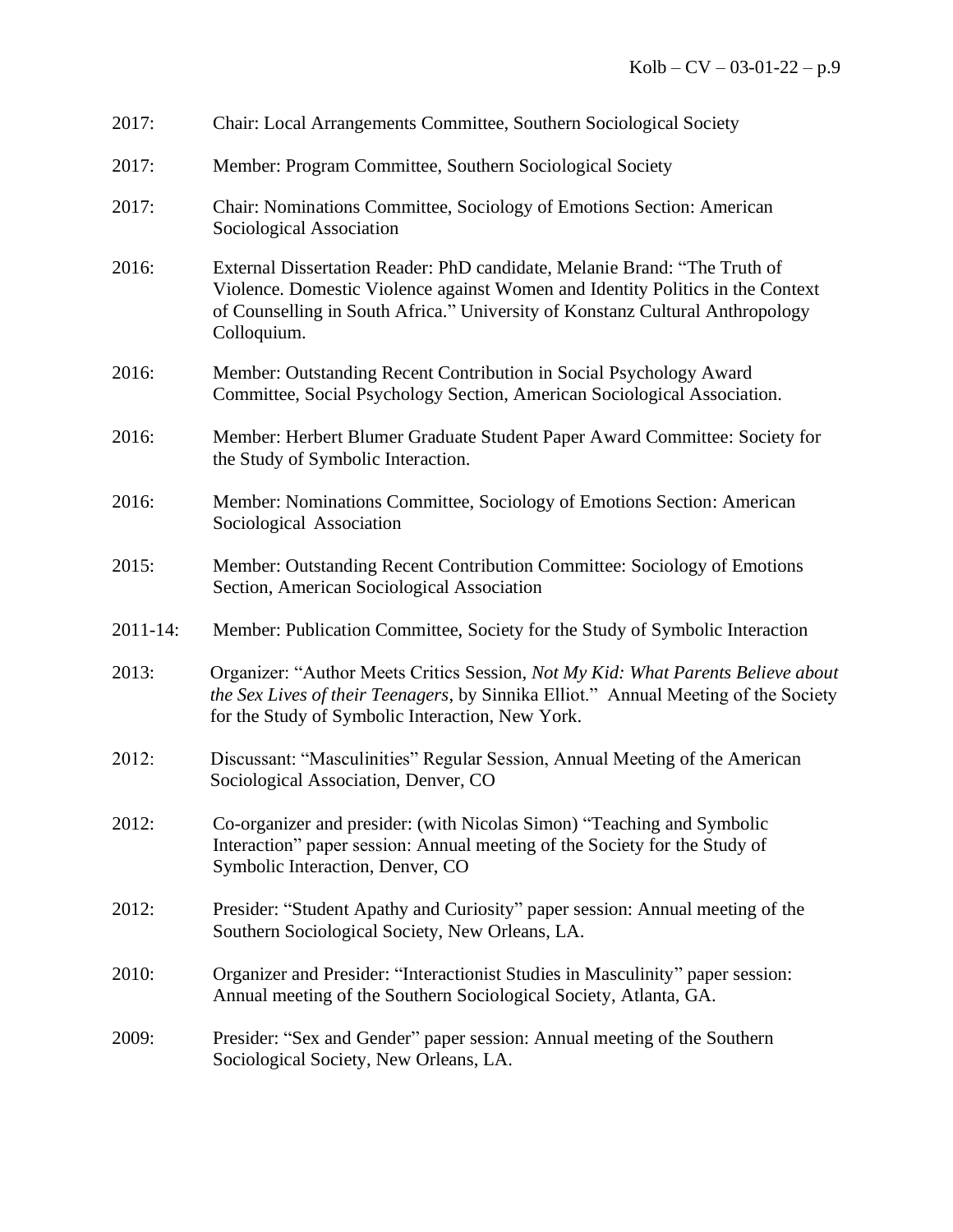2007-20: Reviewer: *Acta Sociologica*, *American Journal of Sociology, City & Community, Ethnography, Gender and Society, Journal of African American Studies, Journal of Contemporary Ethnography, Journal of Health and Social Behavior, Men and Masculinities, Oxford University Press, Qualitative Sociology, Social Forces, Sociological Forum, Social Problems, Social Psychology Quarterly, Sociological Quarterly, Sociological Spectrum, Symbolic Interaction, Teaching Sociology, Women's Studies International Forum*

#### **Institutional Service**

| 2020-22: | <b>Chair: Department of Sociology</b>                                          |
|----------|--------------------------------------------------------------------------------|
| 2021-22: | Member: Writing Programs Advisory Group                                        |
| 2019-20: | Member: Policies and Procedures Committee                                      |
| 2017-19: | Member: Faculty Governance Review, Ad-hoc Committee                            |
| 2010-19: | <b>Institutional Review Board, Furman University</b>                           |
| 2016-18: | <b>Chair: Faculty Administration Liaison Committee</b>                         |
| 2014-19: | Member: Search committee, Department of Sociology                              |
| 2015-17: | Chair: Women's, Gender, Sexuality Studies minor.                               |
| 2016:    | Member: Furman Faculty Writing Fellows Program                                 |
| 2015-16: | Member: Faculty-Administration Liaison Committee                               |
| 2015-16: | Coordinator: Faculty Affiliate Program, Shi Center for Sustainability          |
| 2015:    | Steering Committee: Full Cost Analysis Workshop, Shi Center for Sustainability |
| 2009-15: | Member: Women's, Gender, and Sexuality Studies faculty oversight committee     |
| 2012-14: | Vice President: AAUP, Furman Chapter                                           |
| 2011-13: | Chair: Academic Computing Committee                                            |
| 2010-13: | <b>Member: Faculty Development Committee</b>                                   |

- 2011-12: Co-coordinator, AV Davis Sustainability Speaker Series
- 2008-12: Member: Search committee, Department of Sociology